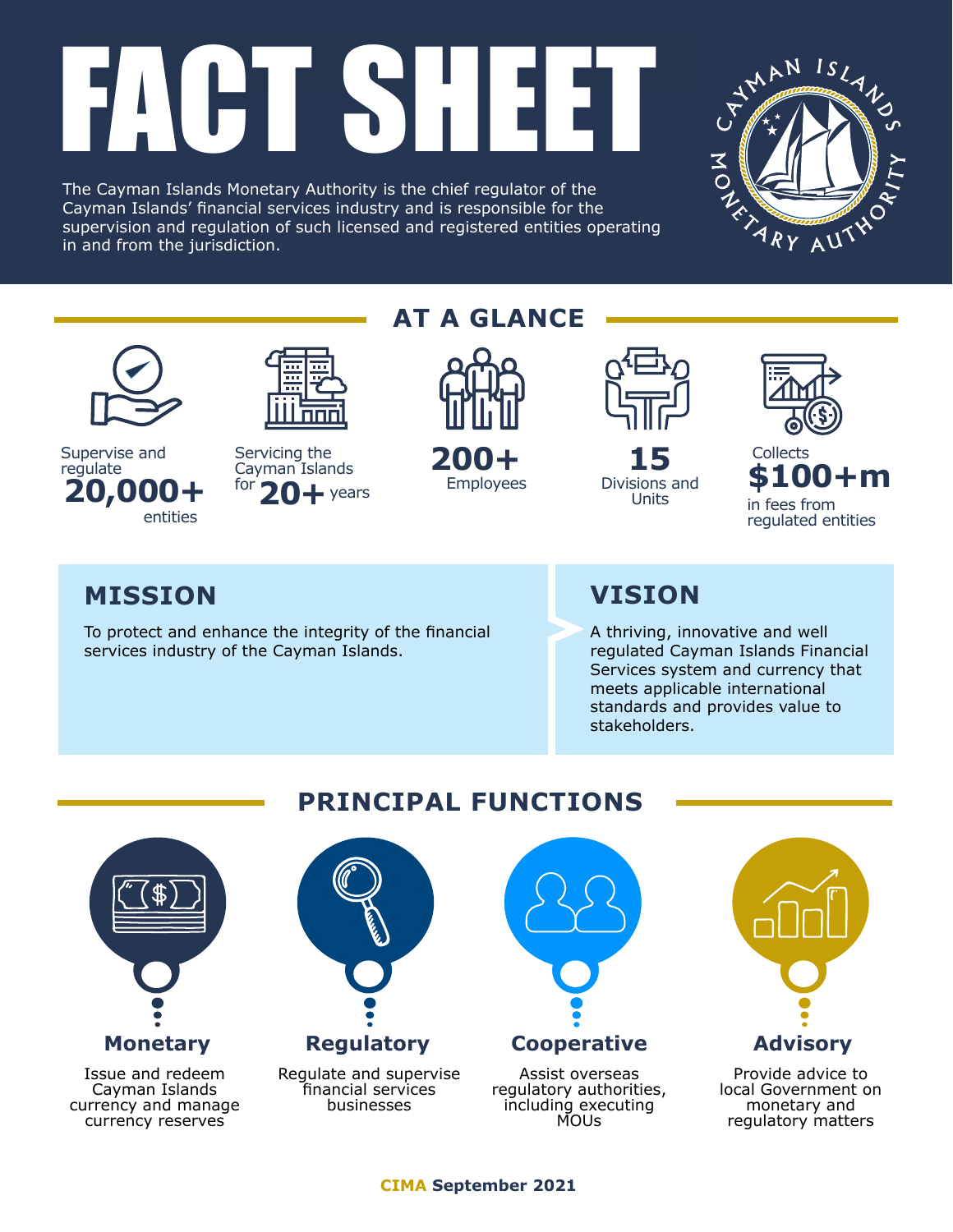# **INTERNATIONAL & DOMESTIC COOPERATION**





#### **International Membership**

Serves as an active member of approximately **9** international standard-setting bodies and holds executive level positions within several organisations.

### **International Standards Observed**

Observes the following: Financial Action Task Force (FATF) 40 Recommendations on Money Laundering, Terrorist Financing & Proliferation, Basel Core Principles for Effective Banking Supervision, Standard on the Regulation of Trust and Company Service Providers (issued by GIFCS), International Association of Insurance Supervisors (IAIS) Core Principles of Insurance Regulation, International Organization of Securities Commissions (IOSCO) Objectives and Principles of Securities Regulation.



#### **Agreements**

Negotiates memoranda of understanding (MOUs), and undertakings, which provide the framework for exchange of information and cooperation between local and overseas regulatory authorities (ORAs).

## **Overseas Regulatory Authorities Assistance**

Receives and processes routine and non-routine requests for assistance from ORAs including incoming and outgoing requests.

#### **Local Cooperation**

Undertakes formal consultation with the industry before issuing or amending rules or guidance on the conduct of licensees. Also, through signed MOU agreements, CIMA regularly corresponds with other domestic AML/CFT supervisors and agencies regarding issues relating to regulation, enforcement, risks, trends and other matters.

# **REGULATORY & SUPERVISORY FRAMEWORK**

Rules-based and risk-based approach to supervision of financial services



**CIMA September 2021**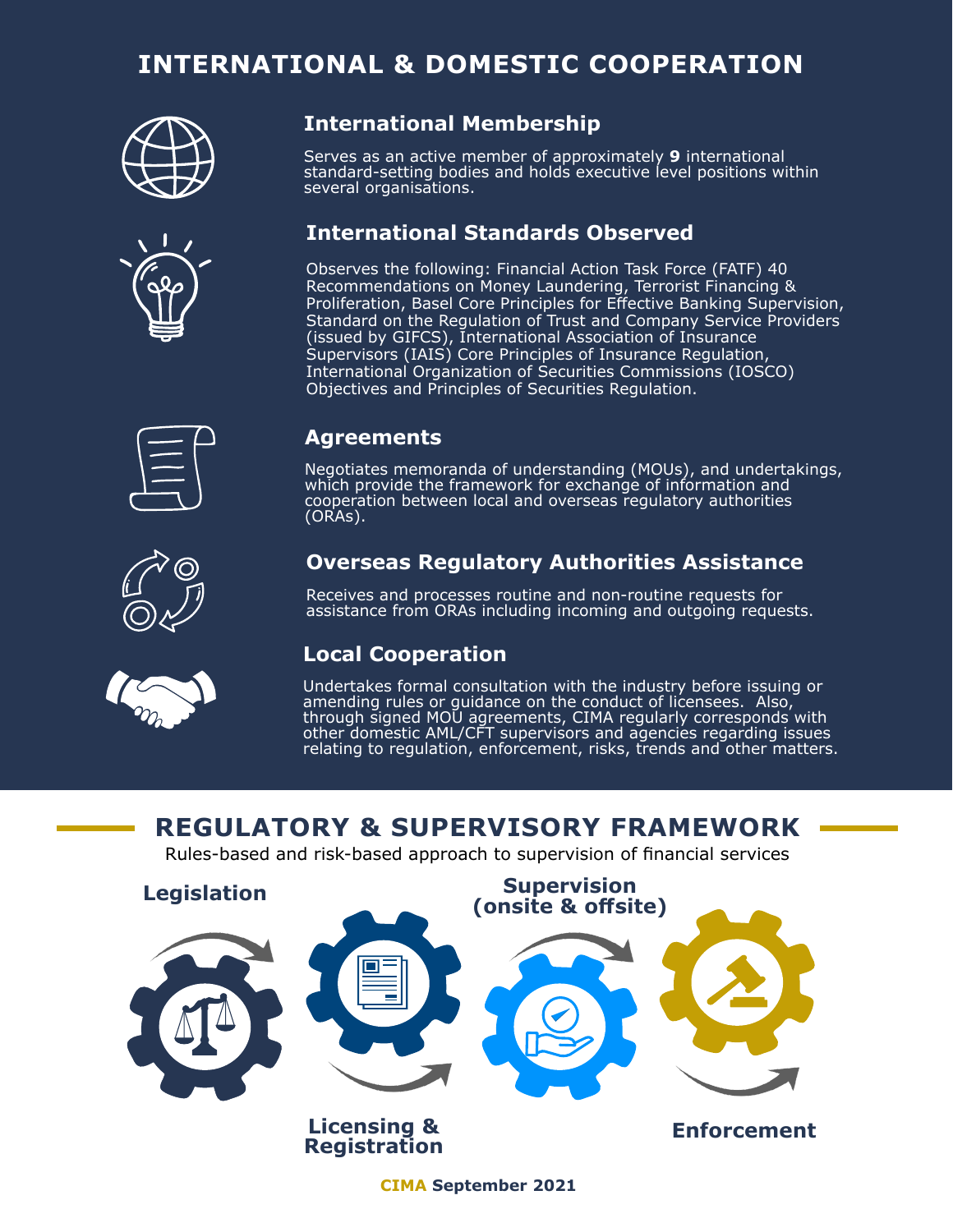# **ENFORCEMENT POWERS**

CIMA investigates breaches of the regulations and takes enforcement actions where necessary. Enforcement actions available to CIMA:

- Suspension or revocation of a licence/ cancellation of fund registration
- Requiring the substitution of an officer, shareholder or controller, appointment of a controller or an advisor
- Applying to the Grand Court for the winding up or dissolution of an entity
- Recommending prosecution of the entity by the Attorney General of the Cayman Islands

#### **Administrative Fines**

Total administrative fines issued for serious and very serious breaches of the Anti-Money Laundering Regulations remain at CI\$655,517.50

## **Formal Enforcement**

**Actions** (past 5 years)

| Jul 14 - Jun 15: | 18 |
|------------------|----|
| Jul 15 - Jun 16: | 11 |
| Jul 16 - Dec 17: | 15 |
| Jan 18 - Dec 18: | 20 |
| Jan 19 - Dec 19: | 25 |
| Jan 20 - Dec 20: | 28 |

# **KEY HIGHLIGHTS**

**The Cayman Islands is home to 100+ licensed banks from over**





**CIMA issues and redeems KYD banknotes and coins, and manages the**

**islands' currency reserves**



**The Cayman Islands is the #1 domicile in healthcare captives**

**The Cayman Islands is recognised as the second largest jurisdiction for captive insurance**



**The Cayman Islands is one of the leading jurisdictions for group captives**



**The financial services sector accounts for approx**

> **32.7% of the Cayman Islands GDP (as of 2018)**

**The Cayman Islands is the #1 domicile for hedge funds**